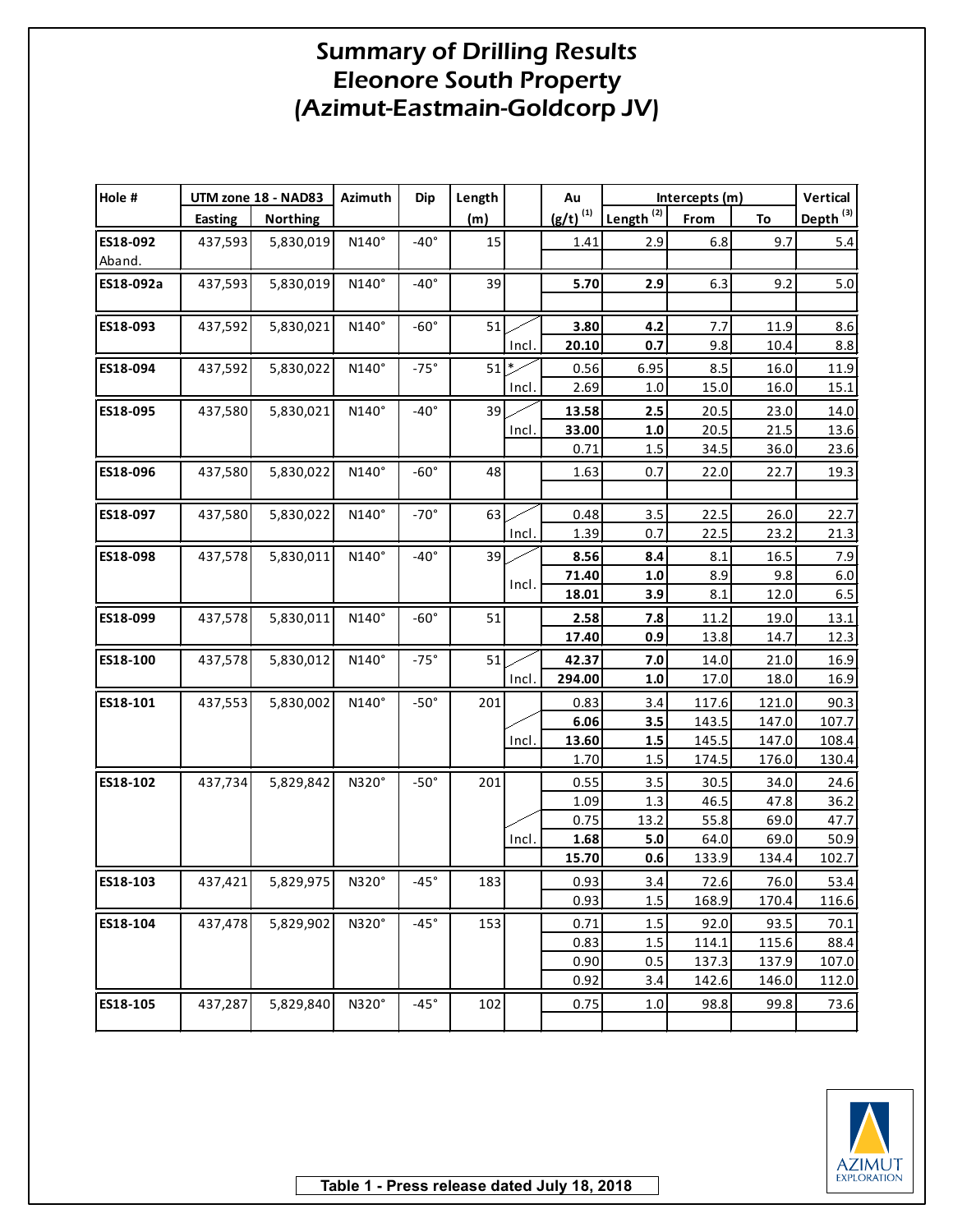| ES18-106  | 437,263 | 5,829,555 | N320°        | $-50^\circ$ | 222 |       | 0.53  | $0.8\,$ | 87.8  | 88.6  | 68.9  |
|-----------|---------|-----------|--------------|-------------|-----|-------|-------|---------|-------|-------|-------|
|           |         |           |              |             |     |       | 0.59  | 1.1     | 90.5  | 91.6  | 71.1  |
|           |         |           |              |             |     |       | 0.79  | 1.6     | 111.0 | 112.5 | 87.3  |
|           |         |           |              |             |     |       | 0.59  | 1.8     | 209.2 | 211.0 | 169.0 |
| ES18-107  | 437,193 | 5,829,638 | N320°        | $-50^\circ$ | 222 |       | 1.02  | 1.1     | 19.2  | 20.2  | 15.5  |
|           |         |           |              |             |     |       | 0.66  | $1.5\,$ | 52.5  | 54.0  | 43.0  |
|           |         |           |              |             |     |       | 1.58  | 1.5     | 136.5 | 138.0 | 111.0 |
| ES18-108a | 438,497 | 5,829,789 | N320°        | $-60^\circ$ | 372 |       | 1.57  | 4.9     | 175.7 | 180.6 | 154.4 |
|           |         |           |              |             |     |       | 1.12  | 33.6    | 208.0 | 241.5 | 194.9 |
|           |         |           |              |             |     |       | 1.83  | 1.0     | 214.0 | 215.0 | 186.3 |
|           |         |           |              |             |     | Incl. | 18.50 | 1.5     | 231.0 | 232.5 | 201.1 |
|           |         |           |              |             |     |       | 0.82  | 6.0     | 235.5 | 241.5 | 206.9 |
|           |         |           |              |             |     |       | 2.80  | 1.3     | 273.8 | 275.0 | 238.4 |
|           |         |           |              |             |     |       | 0.69  | 84.8    | 278.2 | 363.0 | 279.4 |
|           |         |           |              |             |     |       | 1.17  | 10.9    | 292.5 | 303.4 | 259.2 |
|           |         |           |              |             |     |       | 1.33  | 2.9     | 309.0 | 311.9 | 270.3 |
|           |         |           |              |             |     | Incl. | 0.81  | 4.0     | 320.0 | 324.0 | 280.7 |
|           |         |           |              |             |     |       | 3.74  | 0.7     | 344.9 | 345.6 | 301.1 |
|           |         |           |              |             |     |       | 1.23  | 16.1    | 331.9 | 348.0 | 296.4 |
|           |         |           |              |             |     |       | 0.79  | 5.0     | 357.0 | 362.0 | 313.7 |
| ES18-109  | 438,504 | 5,829,861 | N320°        | $-60^\circ$ | 258 |       | 0.54  | 3.5     | 142.8 | 146.3 | 125.7 |
|           |         |           |              |             |     | Incl. | 1.09  | 0.5     | 144.8 | 145.3 | 126.1 |
|           |         |           |              |             |     |       | 1.69  | 3.6     | 147.9 | 151.5 | 130.1 |
|           |         |           |              |             |     | Incl. | 3.38  | 0.9     | 150.5 | 151.5 | 131.3 |
|           |         |           |              |             |     |       | 0.58  | 2.5     | 154.1 | 156.6 | 135.1 |
|           |         |           |              |             |     |       | 0.65  | 30.0    | 171.0 | 201.0 | 162.3 |
|           |         |           |              |             |     |       | 2.26  | 1.5     | 171.0 | 172.5 | 149.4 |
|           |         |           |              |             |     | Incl. | 2.50  | 3.1     | 177.5 | 180.6 | 155.8 |
|           |         |           |              |             |     |       | 0.77  | 22.5    | 171.0 | 193.5 | 158.8 |
|           |         |           |              |             |     |       | 0.42  | 11.0    | 220.0 | 231.0 | 197.0 |
|           |         |           |              |             |     | Incl. | 0.99  | 1.5     | 220.0 | 221.5 | 192.6 |
|           |         |           |              |             |     |       | 0.41  | 23.5    | 234.5 | 258.0 | 215.0 |
|           |         |           |              |             |     | Incl. | 1.52  | 1.5     | 234.5 | 236.0 | 205.3 |
|           |         |           |              |             |     |       | 0.95  | 1.5     | 246.0 | 247.5 | 215.4 |
|           |         |           |              |             |     |       | 1.11  | 1.0     | 254.0 | 255.0 | 222.2 |
| ES18-110  | 438,425 | 5,829,805 | $N320^\circ$ | $-50^\circ$ | 300 |       | 1.29  | 1.5     | 25.0  | 26.5  | 19.9  |
|           |         |           |              |             |     |       | 1.47  | 1.5     | 111.4 | 112.9 | 87.4  |
|           |         |           |              |             |     |       | 1.03  | 5.2     | 132.8 | 138.0 | 105.8 |
|           |         |           |              |             |     | Incl. | 1.95  | 1.5     | 136.5 | 138.0 | 107.3 |
|           |         |           |              |             |     |       | 0.51  | 12.4    | 169.0 | 181.4 | 137.3 |
|           |         |           |              |             |     | Incl. | 1.58  | 0.9     | 169.0 | 170.0 | 132.8 |
|           |         |           |              |             |     |       | 1.10  | 1.5     | 179.9 | 181.4 | 141.6 |
|           |         |           |              |             |     |       | 0.96  | 2.0     | 205.0 | 207.0 | 162.1 |
|           |         |           |              |             |     |       | 0.70  | 2.1     | 271.1 | 273.2 | 216.9 |

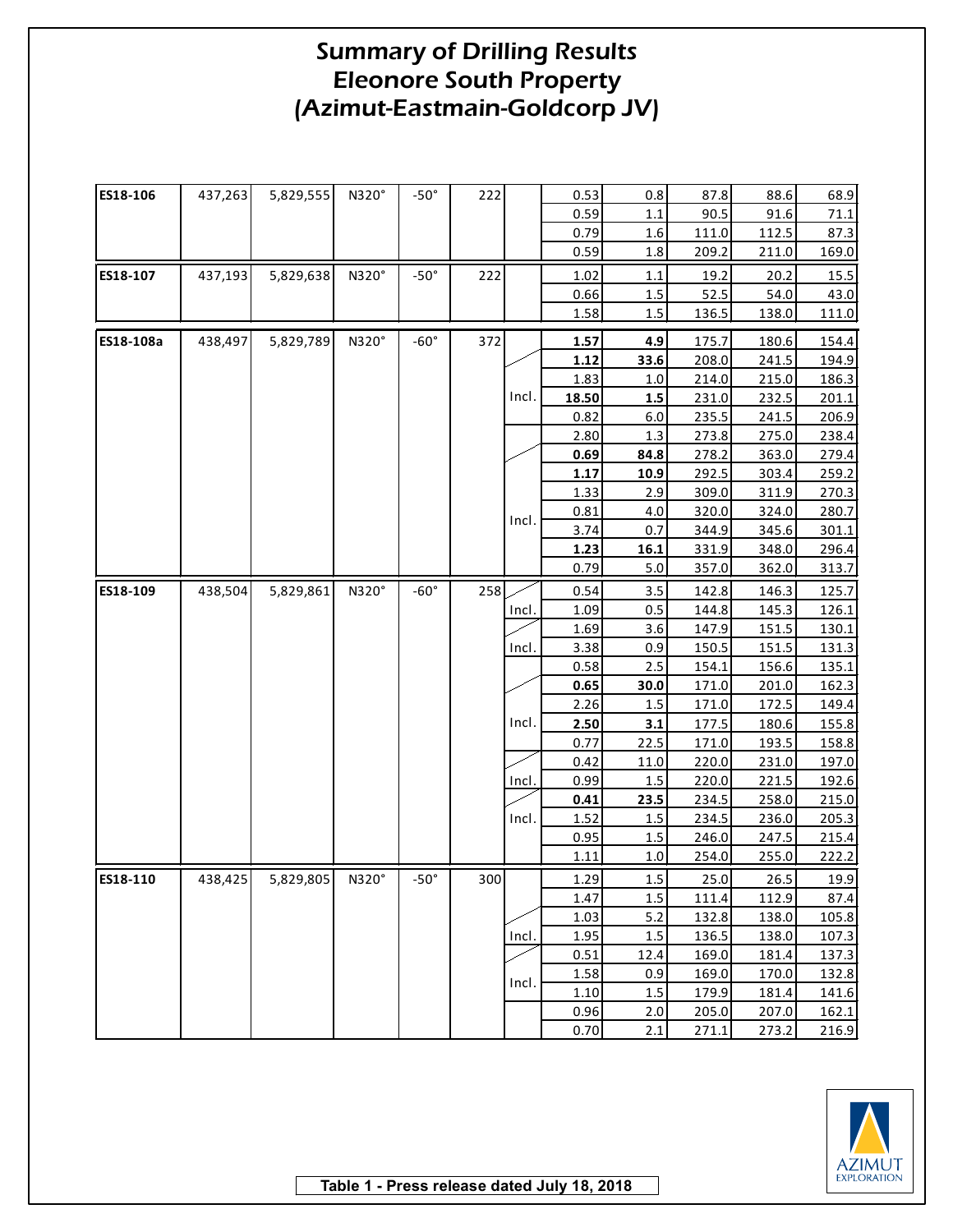| ES18-111    | 438,049 | 5,829,746 | N320° | $-55^\circ$ | 300 |       | 1.05      | $1.4\,$    | 26.8       | 28.2  | 22.4  |
|-------------|---------|-----------|-------|-------------|-----|-------|-----------|------------|------------|-------|-------|
|             |         |           |       |             |     |       | 0.87      | 2.7        | 36.3       | 38.9  | 30.8  |
|             |         |           |       |             |     | Incl. | 1.35      | 0.8        | 37.3       | 38.1  | 30.9  |
|             |         |           |       |             |     |       | 0.91      | 1.2        | 95.8       | 97.0  | 78.8  |
|             |         |           |       |             |     |       | 0.51      | 1.5        | 241.1      | 242.6 | 191.1 |
|             |         |           |       |             |     |       | 1.41      | 9.4        | 267.3      | 276.6 | 210.5 |
|             |         |           |       |             |     | Incl. | 5.64      | 1.0        | 271.1      | 272.1 | 210.2 |
|             |         |           |       |             |     |       | 2.18      | 5.6        | 271.1      | 276.6 | 211.8 |
|             |         |           |       |             |     |       | 1.01      | 3.0        | 281.0      | 284.0 | 218.8 |
|             |         |           |       |             |     | Incl. | 1.60      | $1.5\,$    | 282.5      | 284.0 | 219.4 |
|             |         |           |       |             |     |       | 1.00      | $1.5\,$    | 294.5      | 296.0 | 228.6 |
|             |         |           |       |             |     |       |           |            |            |       |       |
| ES16-051,   | 438,000 | 5,829,803 | N322° | $-50^\circ$ | 366 |       | 0.49      | 5.3<br>1.5 | 5.2<br>5.2 | 10.5  | 5.5   |
| ES18-051ext |         |           |       |             |     | Incl. | 0.97      |            |            | 6.7   | 4.3   |
|             |         |           |       |             |     |       | 0.57      | 143.1      | 180.9      | 324.0 | 180.8 |
|             |         |           |       |             |     |       | 5.00      | 4.0        | 180.9      | 184.9 | 127.6 |
|             |         |           |       |             |     |       | 3.39      | $1.5\,$    | 181.9      | 183.4 | 127.4 |
|             |         |           |       |             |     |       | 14.05     | $1.0$      | 180.9      | 181.9 | 126.4 |
|             |         |           |       |             |     |       | 0.55      | 6.0        | 206.0      | 212.0 | 147.5 |
|             |         |           |       |             |     |       | 0.81      | 28.5       | 228.5      | 257.0 | 173.4 |
|             |         |           |       |             |     |       | 1.25      | 3.0        | 233.0      | 236.0 | 167.1 |
|             |         |           |       |             |     |       | 1.49      | 1.8        | 248.3      | 250.1 | 178.3 |
|             |         |           |       |             |     | Incl. | $***1.16$ | 6.7        | 248.3      | 254.9 | 180.1 |
|             |         |           |       |             |     |       | 2.99      | 1.2        | 253.8      | 254.9 | 182.3 |
|             |         |           |       |             |     |       | 0.84      | 3.0        | 268.0      | 271.0 | 194.1 |
|             |         |           |       |             |     |       | 0.84      | 8.5        | 292.4      | 300.9 | 214.7 |
|             |         |           |       |             |     |       | 2.96      | 1.0        | 299.9      | 300.9 | 217.6 |
|             |         |           |       |             |     |       | 0.66      | 4.5        | 303.2      | 307.7 | 221.5 |
|             |         |           |       |             |     |       | 0.92      | 1.0        | 312.2      | 313.2 | 227.0 |
|             |         |           |       |             |     |       | 0.60      | 11.8       | 312.2      | 324.0 | 231.3 |
|             |         |           |       |             |     |       | 0.97      | 3.0        | 357.1      | 360.1 | 262.3 |
| ES18-112    | 437,752 | 5,829,420 | N320° | $-50^\circ$ | 300 |       | 1.88      | $1.5\,$    | 58.3       | 59.8  | 46.7  |
|             |         |           |       |             |     |       | 1.21      | 4.0        | 71.3       | 75.3  | 57.8  |
|             |         |           |       |             |     |       | 2.39      | 1.4        | 71.3       | 72.7  | 56.7  |
|             |         |           |       |             |     | Incl. | 1.77      | 2.4        | 71.3       | 73.7  | 57.1  |
|             |         |           |       |             |     |       | 0.89      | 3.0        | 93.3       | 96.3  | 74.6  |
|             |         |           |       |             |     | Incl. | 1.33      | 1.5        | 93.3       | 94.8  | 73.9  |
|             |         |           |       |             |     |       | 0.71      | 43.4       | 108.2      | 151.6 | 102.7 |
|             |         |           |       |             |     |       | 1.17      | 19.3       | 119.7      | 139.0 | 102.3 |
|             |         |           |       |             |     |       | 2.03      | 9.1        | 129.9      | 139.0 | 106.3 |
|             |         |           |       |             |     | Incl. | 10.20     | 1.0        | 137.0      | 138.0 | 108.7 |
|             |         |           |       |             |     |       | 1.17      | 1.0        | 150.6      | 151.6 | 119.3 |
|             |         |           |       |             |     |       | 0.59      | 0.9        | 179.5      | 180.4 | 141.6 |
|             |         |           |       |             |     |       | 1.86      | 2.4        | 221.7      | 224.1 | 174.6 |
|             |         |           |       |             |     | Incl. | 3.43      | 1.1        | 221.7      | 222.8 | 174.1 |
|             |         |           |       |             |     |       | 0.52      | 5.1        | 238.3      | 243.4 | 188.5 |
|             |         |           |       |             |     |       | 0.60      | 1.0        | 238.3      | 239.3 | 186.8 |
|             |         |           |       |             |     | Incl. | 0.99      | $1.6\,$    | 241.8      | 243.4 | 189.9 |
|             |         |           |       |             |     |       |           |            |            |       |       |

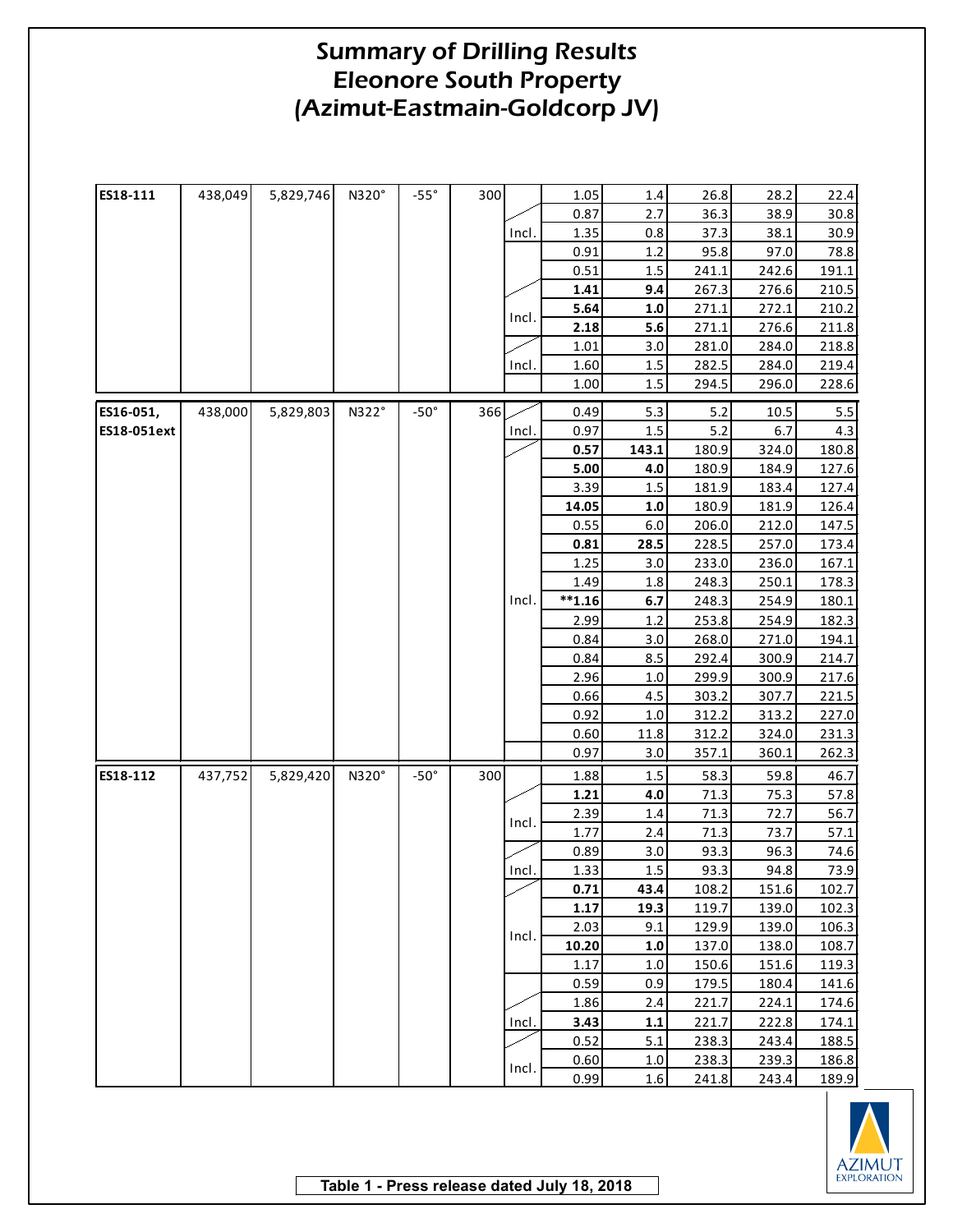| ES18-113 | 437,638 | 5,829,214 | N320° | $-65^\circ$ | 300 |              | 2.18 | 3.0     | 50.5  | 53.5  | 48.9  |
|----------|---------|-----------|-------|-------------|-----|--------------|------|---------|-------|-------|-------|
|          |         |           |       |             |     | Incl.        | 7.22 | 0.8     | 52.2  | 53.0  | 49.4  |
|          |         |           |       |             |     |              | 1.29 | 1.5     | 87.1  | 88.6  | 81.2  |
|          |         |           |       |             |     |              | 7.65 | 0.5     | 140.5 | 141.0 | 128.2 |
|          |         |           |       |             |     |              | 1.13 | 9.9     | 152.0 | 161.9 | 142.7 |
|          |         |           |       |             |     | <u>Incl.</u> | 5.92 | 1.0     | 152.0 | 153.0 | 138.7 |
|          |         |           |       |             |     |              | 0.50 | 13.7    | 200.3 | 214.0 | 188.4 |
|          |         |           |       |             |     | Incl.        | 1.98 | 0.7     | 200.3 | 201.0 | 182.6 |
|          |         |           |       |             |     |              | 1.26 | 1.5     | 209.5 | 211.0 | 191.1 |
|          |         |           |       |             |     |              | 0.62 | 16.0    | 239.5 | 255.5 | 224.9 |
|          |         |           |       |             |     |              | 1.43 | $1.5\,$ | 239.5 | 241.0 | 218.3 |
|          |         |           |       |             |     | Incl.        | 1.82 | 1.4     | 251.1 | 252.5 | 228.9 |
|          |         |           |       |             |     |              | 2.12 | $1.5\,$ | 254.0 | 255.5 | 231.7 |
|          |         |           |       |             |     |              | 1.33 | 1.2     | 284.6 | 285.8 | 259.7 |
| ES18-114 | 437,458 | 5,829,388 | N320° | $-50^\circ$ | 250 |              | 0.95 | $1.5\,$ | 28.5  | 30.0  | 22.5  |
|          |         |           |       |             |     |              | 0.55 | 3.6     | 43.5  | 47.0  | 34.7  |
|          |         |           |       |             |     | Incl.        | 1.32 | 1.0     | 46.1  | 47.0  | 35.7  |
|          |         |           |       |             |     |              | 0.62 | 3.0     | 74.5  | 77.5  | 58.3  |
|          |         |           |       |             |     |              | 0.48 | 4.5     | 97.5  | 102.0 | 76.5  |
|          |         |           |       |             |     |              | 0.94 | 0.6     | 107.8 | 108.4 | 82.9  |
|          |         |           |       |             |     |              | 1.83 | 1.0     | 152.0 | 153.0 | 116.7 |
|          |         |           |       |             |     |              | 3.88 | 0.7     | 179.6 | 180.3 | 137.5 |
|          |         |           |       |             |     |              | 1.21 | 1.1     | 223.0 | 224.1 | 170.8 |
| ES18-115 | 437,423 | 5,829,353 | N320° | $-50^\circ$ | 234 |              | 0.59 | 12.1    | 74.0  | 86.1  | 61.5  |
|          |         |           |       |             |     |              | 1.31 | 2.0     | 74.0  | 76.0  | 57.7  |
|          |         |           |       |             |     | Incl.        | 0.95 | 4.0     | 74.0  | 78.0  | 58.4  |
|          |         |           |       |             |     |              | 1.48 | 1.5     | 84.6  | 86.1  | 65.5  |
|          |         |           |       |             |     |              | 0.54 | 3.0     | 106.5 | 109.5 | 82.9  |
|          |         |           |       |             |     |              | 0.52 | 7.3     | 124.1 | 131.4 | 98.0  |
|          |         |           |       |             |     | Incl.        | 1.03 | 1.5     | 128.4 | 129.9 | 99.0  |
|          |         |           |       |             |     |              | 0.50 | 4.0     | 168.5 | 172.5 | 130.7 |
| ES18-116 | 437,674 | 5,829,355 | N320° | $-50^\circ$ | 300 |              | 2.05 | 1.9     | 28.4  | 30.3  | 23.0  |
|          |         |           |       |             |     |              | 0.94 | 0.9     | 55.4  | 56.3  | 43.7  |
|          |         |           |       |             |     |              | 0.50 | 4.4     | 69.5  | 73.9  | 56.0  |
|          |         |           |       |             |     |              | 1.40 | 0.6     | 97.6  | 98.2  | 76.0  |
|          |         |           |       |             |     |              | 0.46 | 2.8     | 128.8 | 131.5 | 100.8 |
|          |         |           |       |             |     |              | 0.95 | 3.6     | 112.0 | 115.6 | 88.4  |
|          |         |           |       |             |     |              | 1.27 | 1.5     | 114.1 | 115.6 | 89.2  |
|          |         |           |       |             |     | Incl.        | 1.12 | 1.5     | 121.6 | 123.1 | 94.9  |
|          |         |           |       |             |     |              | 1.14 | 1.7     | 129.9 | 131.5 | 101.2 |
|          |         |           |       |             |     |              | 0.90 | 1.5     | 140.5 | 142.0 | 109.4 |
|          |         |           |       |             |     |              | 1.38 | 1.0     | 226.3 | 227.3 | 175.1 |
|          |         |           |       |             |     |              | 0.51 | 3.0     | 245.5 | 248.5 | 190.5 |